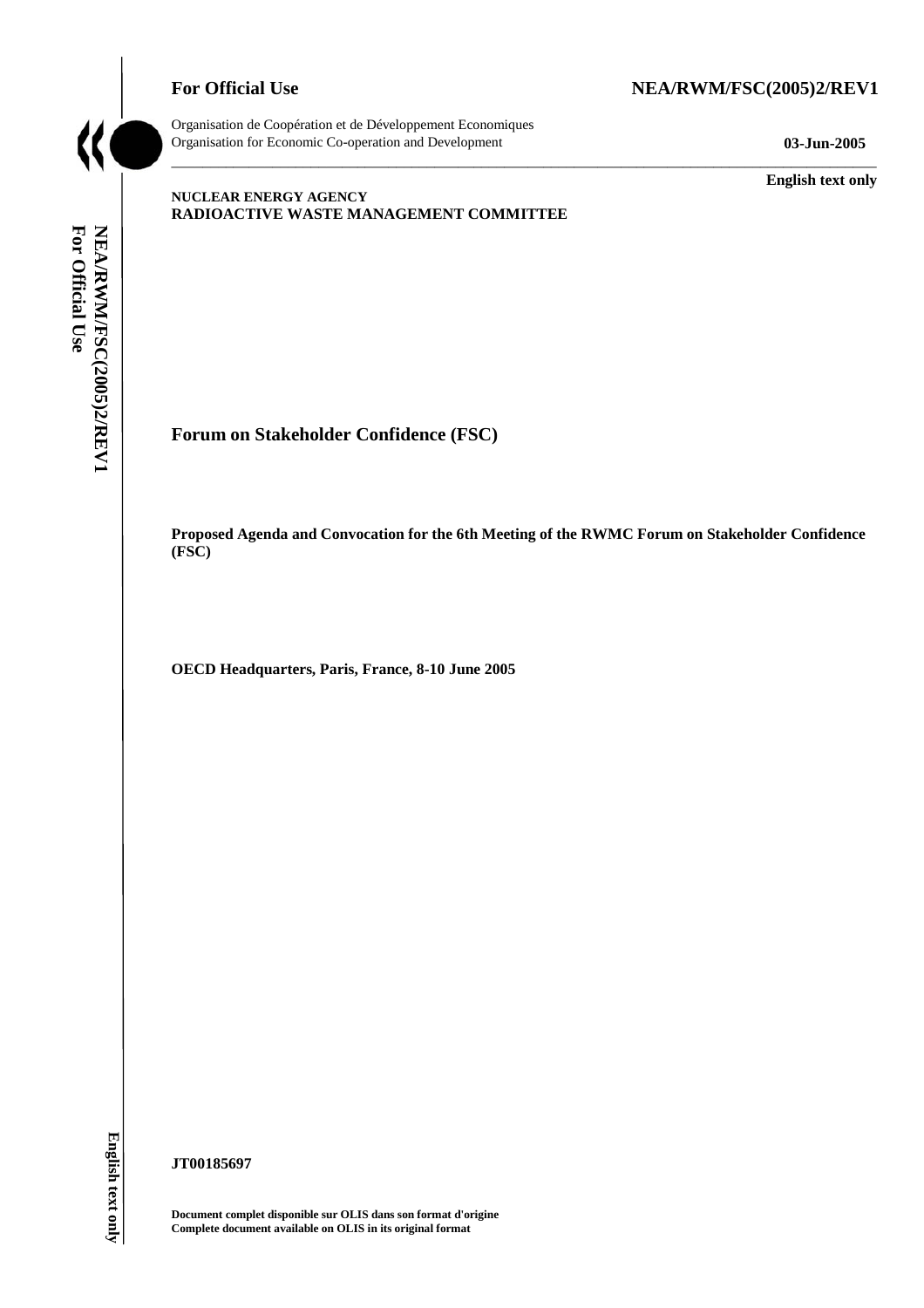### **PROPOSED AGENDA AND CONVOCATION FOR THE**

# **6th MEETING OF THE RWMC**

### **FORUM ON STAKEHOLDER CONFIDENCE (FSC)**

The 6th session of **the Forum on Stakeholder Confidence (FSC)** will take place on **8-10 June 2005.** It will start **at 09:00** on the first day and is scheduled to end at **12:00** on the third day. It will be held at the OECD, Château de la Muette, 2 rue André Pascal, F-75016 Paris, France. The NEA web site has information on how to get there as well as on accommodations in this area of Paris [http://www.nea.fr/html/general/welcome.html].

The Core Group will meet briefly during lunch on the 10th.

Working Language: English

The letter  $\mathbf{D}$  next to an agenda item indicates that a decision is elicited.

Delegates participating are advised further, that the security arrangements in force at OECD include the obligation to present an identity document bearing a photograph. This document will be requested at the time of issuing Delegates' cards for the meeting on first entry to the OECD. It should also be presented subsequently with the card every time OECD premises are entered.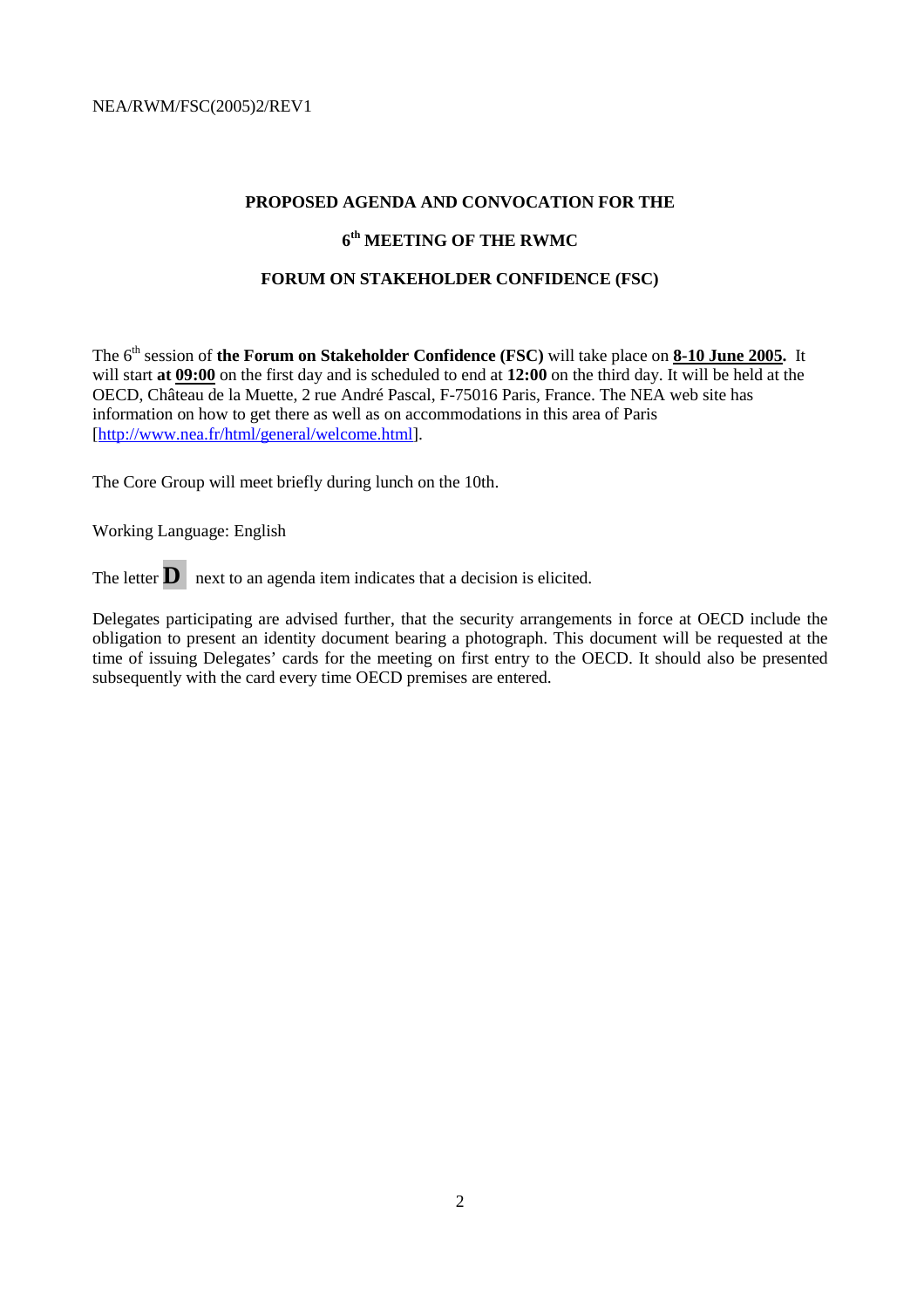### **8 June – Day 1 INTRODUCTION** 9:00 **1. Welcome**  *FSC Chairman; NEA Secretariat*  **2. D Review and adoption of the agenda**  *FSC Chairman; NEA Secretariat* NEA/RWM/FSC(2005)2/REV1 **3. D Approval of summary record of FSC-5 meeting (1-3 June, 2004)**  *FSC Chairman* NEA/RWM/FSC(2004)9 **FSC ADMINISTRATION 4. Review of FSC activities since June 2004 meeting**  *NEA Secretariat, FSC Chairman*  • *Release of General Distribution documents*  • *Publication of reports*  • *Update of web site*  • *Business meeting*  • *Workshop in national context*  • *Core Group meetings (PoW; mandate; strategic document)*  • *Report to, and from, the RWMC-37 meeting.*  9:15 **5. Renewal of Mandate, and Approval, by the RWMC of the proposed Programme of Work**  Mandate: NEA/RWM(2005)13/REV1 PoW:

*Chairman The PoW was discussed and commented upon by the FSC on* 

*several occasions, including by the CG last January. The RWMC accepted the proposed PoW without changes.* 

9:45 **6. D The FSC Strategic document for Phase-2**  *The strategic document for Phase-I can be downloaded from the web. Its direct address is: http://www.nea.fr/html/rwm/docs/2001/rwm-fsc2001-2-rev2.pdf* 

**D**

*In Hitzacker we agreed to the follow-on actions: 1. provide written comments by November 15, 2004* 

*2. discussion draft final document within the Core Group.* 

*The present takes into account both comments received and the discussion within the FSC-CG. It is a proposed update of the document that informed our first phase of work and on which we based our self evaluation. The document has been drafted in a way not to require frequent updating (as the PoW would).* 

NEA/RWM/FSC(2005)3

NEA/RWM/FSC(2005)1/REV1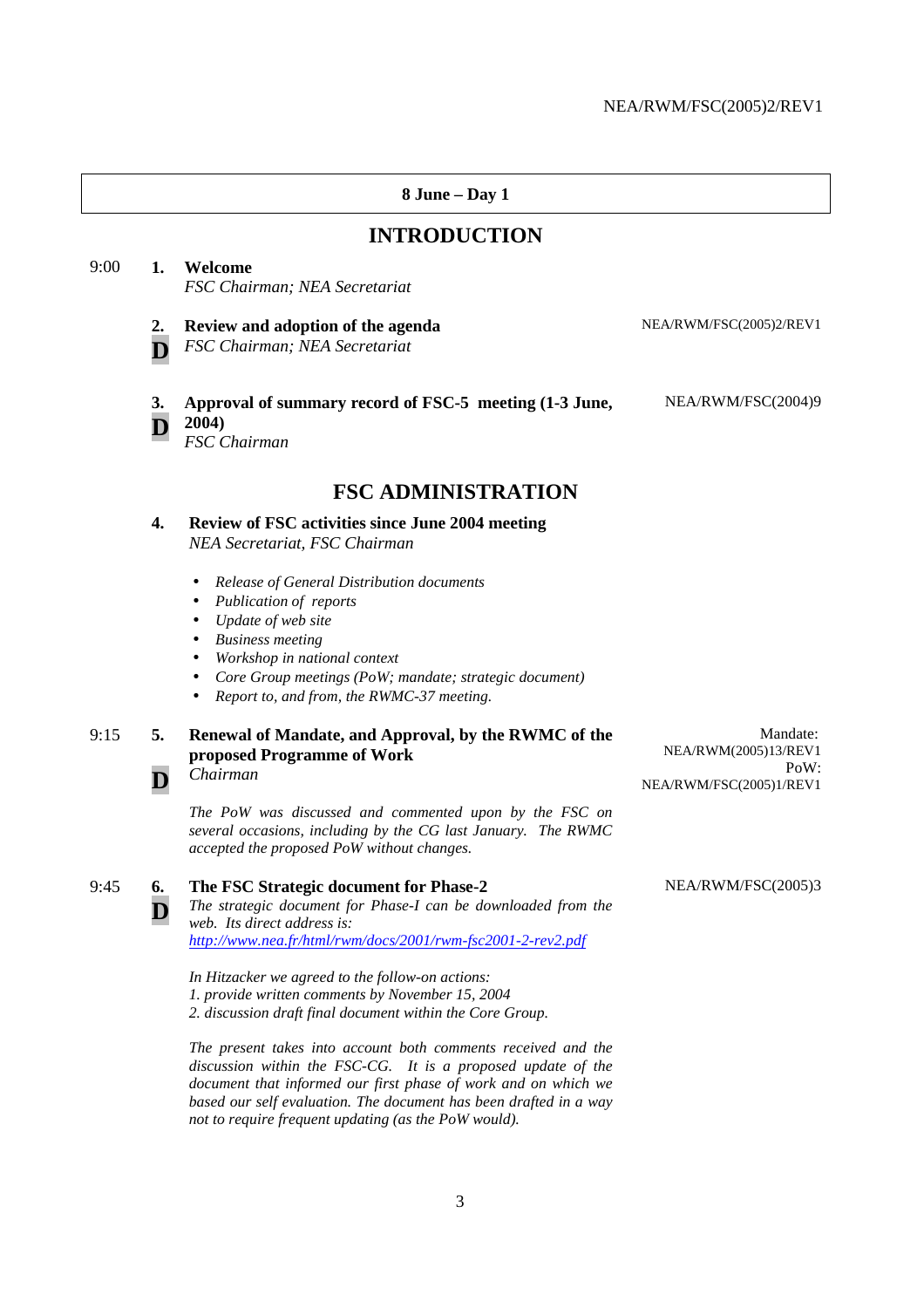# **BRIEFINGS ON RELEVANT INTERNATIONAL ACTIVITIES/RESULTS**

### **7. INFORMATION FROM :**

| $10:00$ 7.a |     | <b>OECD</b><br>M. Dissly                                                                                        | Oral report |
|-------------|-----|-----------------------------------------------------------------------------------------------------------------|-------------|
| 10:15       | 7.b | European Commission - Research under the 6 <sup>th</sup><br><b>Framework Programme (Cowam-II)</b><br>S. Webster | Oral report |
| 10:25 7.c   |     | <b>European Commission – Eurobarometre 2005</b><br>W. Hilden                                                    | Oral report |
| 10:35 7.d   |     | The CARL project<br><b>TBC</b>                                                                                  | Oral report |
| 11:45 7.e   |     | The "Cowam Spain" project<br>J. Lang-Lenton                                                                     | Oral report |
| 11:00       |     | <b>Break</b>                                                                                                    |             |

# **IMPLEMENTING THE FSC PROGRAMME OF WORK**

### **8. ORGANISATIONAL CHANGES IN RWM INSTITUTIONS**

11:30 **8.a Introduction and first results of survey**  *C. Pescatore, A. Vári* Survey document distributed earlier, plus room document

> A survey document was distributed to FSC members. First results will be presented.

**8.b Discussion and way forward** 

**D** *FSC Chair* 

#### 12:00 **9. Election of new chair and Core Group**

**D**

Present members of the CG are: *Y. Le Bars, Chair ; C. Ruiz ; B. Hedberg ; M. Aebersold ; H. Sakuma ; J. Kotra ; C. Létourneau* 

The following new composition is proposed by the present CG: *P. Brown, Chair B. Hedberg E. Atherton M. Takeuchi J. Kotra*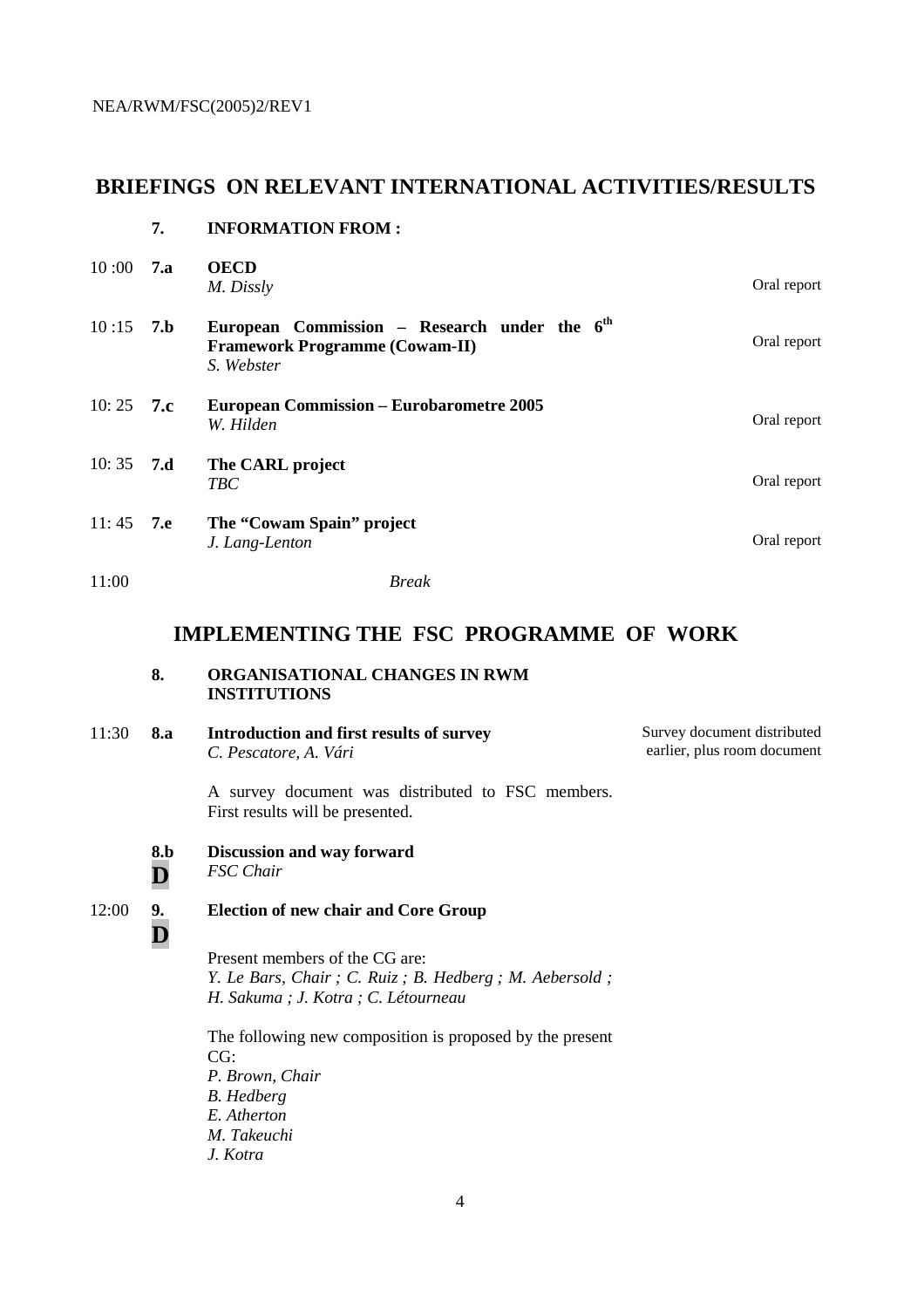. . . . . . . . . .

Other candidacies are welcome, and members should manifest themselves to the Secretariat.

12:10 *Lunch* 

# 14:10 **10. MEDIA RELATIONS (Topical Session)**

*Chair: T. Seppälä* 

*An effective media strategy and timely interaction with the media are indispensable tools for organisations/institutions involved in risk management. Transparency, availability and a structured exchange of information are particularly relevant to issues such as radioactive waste management. With this aim in mind, the FSC Core Group decided in 2002 to do a survey on media work within the FSC member states. The results of this survey were presented to the FSC in 2003. Subsequently, the FCS created a working group on media relations and in 2004 the first topical session on media strategy was organized with the participation of a senior media consultant and three journalists. In the draft programme of work for the FSC Phase 2 the link between RWM organizations, the Media and stakeholder confidence is one of the five investigations themes.* 

#### **Content**

Representatives of the policy makers, the regulators and the implementers from the FSC organizations present their media strategy, their best practice cases and examples of media successes and failures. Alternatively, it would be interesting to hear how they would foresee a strategy for dealing with media.

- What is the impact and value of the media work for each institution/organisation and how do you measure its effectiveness?
- Media strategy draft and coordination of a media strategy in collaboration with all the stakeholders in order to provide clear and coherent messages to the media.
- Specific results? Value for money? Did the core messages come across? Where all the relevant journalists/editors informed? Did the media coverage help the messages to reach the appropriate audience? Number of media encounters? Number of interviews?

### **10.a Introduction**

*T. Seppälä* 

- 14:20 **10.b Approach and experience of a policy maker**  *M. Aebersold*
- 14:50 **10.c Approach and experience of a regulator**  *S. Chandler*

Oral report supported by written text

Oral report supported by written text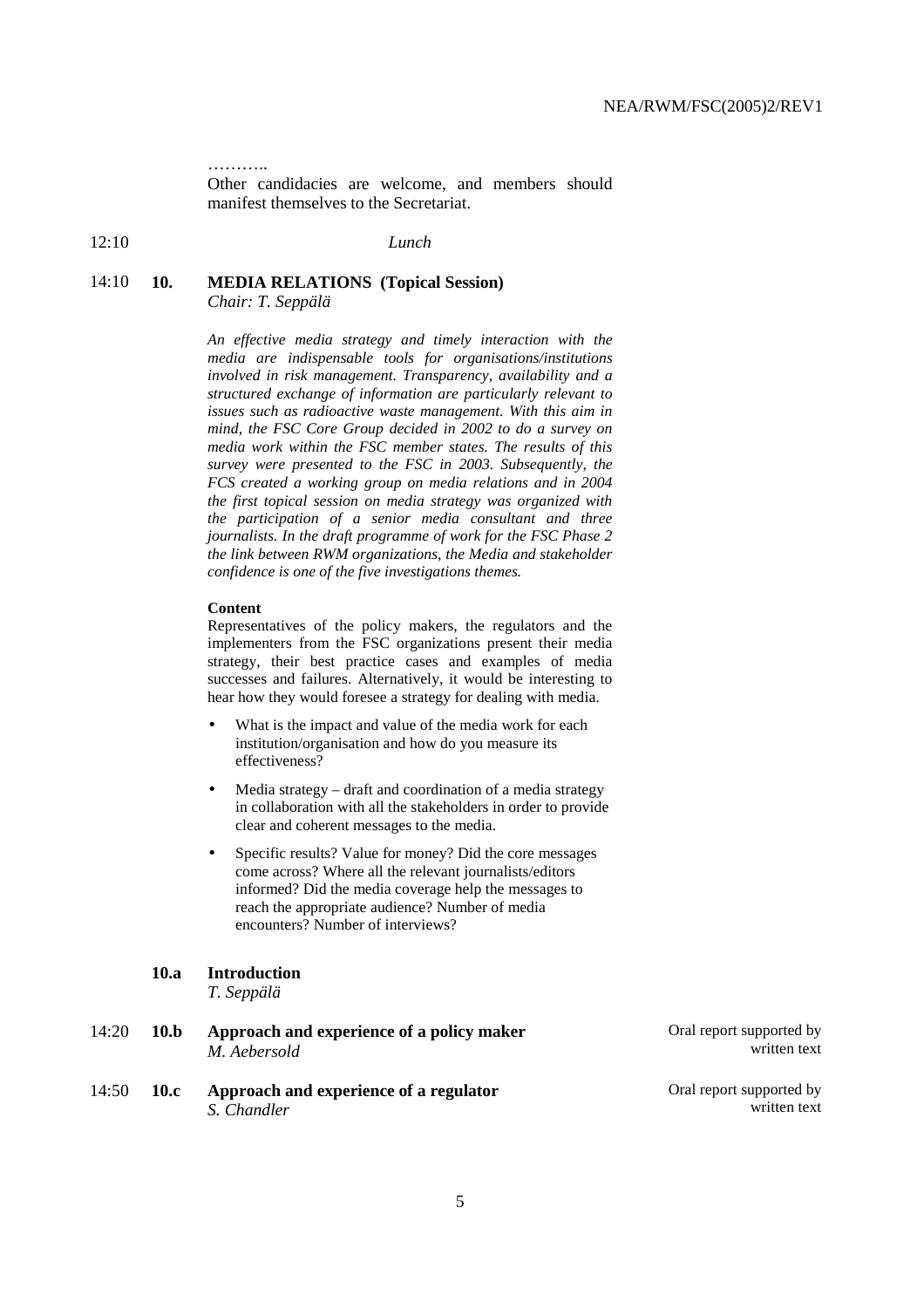| 15:10 | 10.d        | Approach and experience of an implementer<br>P. Ormai        | Oral report supported by<br>written text |
|-------|-------------|--------------------------------------------------------------|------------------------------------------|
| 15:40 | <b>10.e</b> | Approach and experience of an implementer<br>A.-M. Bölenius  | Oral report supported by<br>written text |
| 16:10 |             | <b>Break</b>                                                 |                                          |
| 16:45 | 10.f        | Observations by media expert external to FSC<br>S. Di Biasio | Oral report                              |
| 17:00 | 10.g.       | <b>Plenary discussion</b><br>T. Seppälä                      |                                          |
| 17:30 | 11.         | Way forward on media work<br><b>FSC</b> Chair                |                                          |
| 18:00 |             | Adjourn                                                      |                                          |

**9 June – Day 2** 

# 9:00 **12. THE LINK BETWEEN RD&D AND STAKEHOLDER CONFIDENCE (Topical session)**  *Co-Chairs Y. Le Bars, K. Shaver*

*Rapporteur: S. van den Hove* 

*Within the FSC it is agreed that any decision making process should take place in stages, in order to allow collective learning and self-training of the various actors. In this process each actor must feel that it can influence the process, including generating complementary investigations on topics of significance in the field of safety and to the long-term impacts.* 

*Moreover, the science involved in radioactive waste management is not fundamental science of the kind that is driven mainly by our curiosity to understand the world around us and ourselves, it is issue-oriented science, as its primary objective is to provide a solution to an actual national problem. The issue at hand combines the complexity of the geophysical systems under consideration and the complexity of the societal framework in which radioactive waste is produced and managed. This complexity implies that science, as well as societal decision making, have to deal with - and live with -, to some extent, with uncertainty, indeterminacy, ambiguity and even ignorance. Another important feature of the scientific enterprise – and even more so for issue-oriented science – is that it is not a valueneutral exercise: the very definition of the problem includes value choices. And so do the choices of boundaries, of important variables, parameters and criteria.*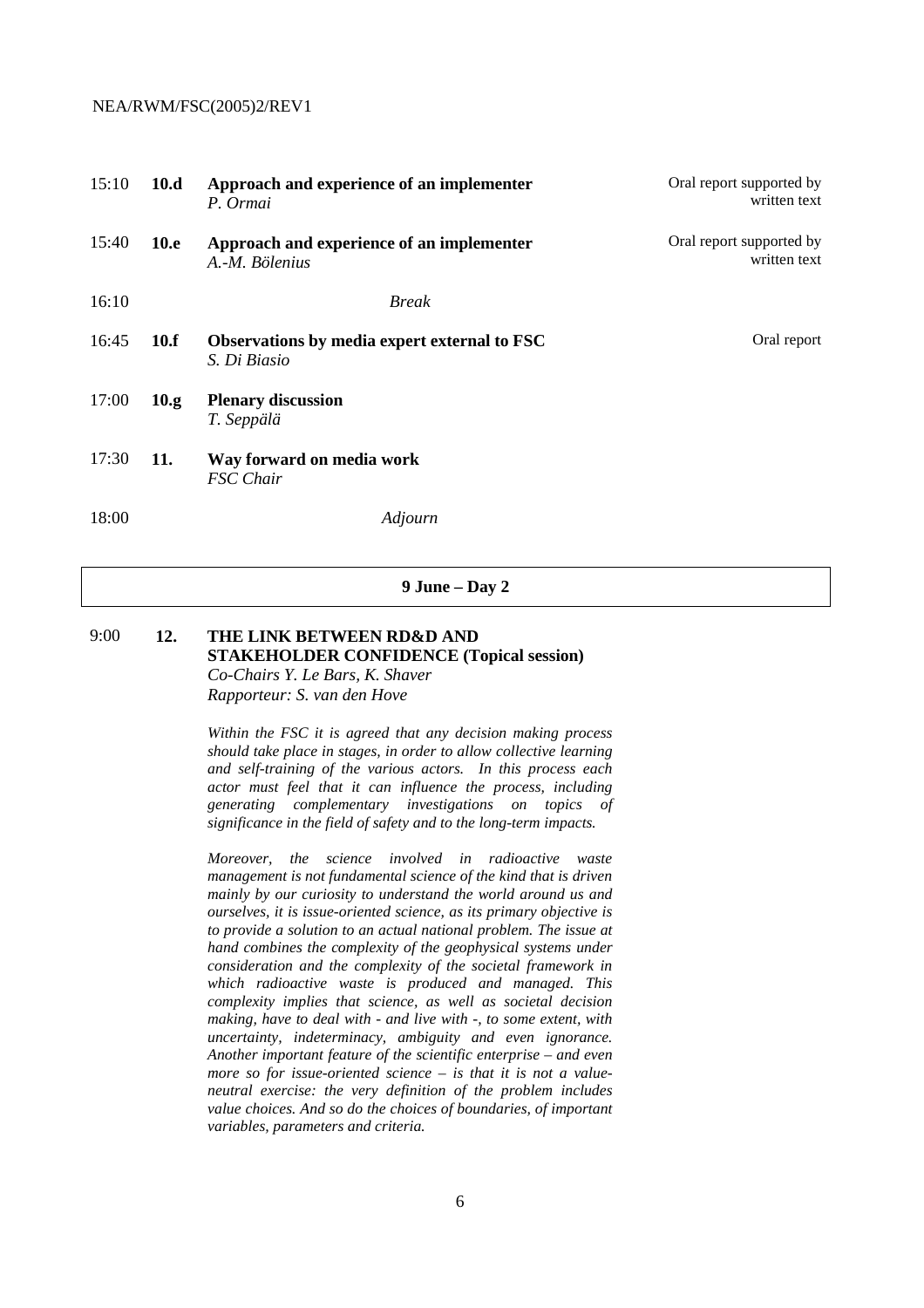*Finally, because, today, the issue is no longer only how to implement an economically-optimal project of waste storage or disposal on a site imposed by the higher authorities, new challenges are posed to the technical community and their roles and the approaches they take. In this new environment, the place of research, development and demonstration (RD&D) in the elaboration of waste management policies and their implementation deserves to be debated*.

|       | 12.a | <b>Introduction</b><br>Y. Le Bars                                                                                                                                                                  | Oral report supported by a<br>room document |
|-------|------|----------------------------------------------------------------------------------------------------------------------------------------------------------------------------------------------------|---------------------------------------------|
|       |      | PART-1 : STAKEHOLDER CONFIDENCE VIS-A-VIS THE<br><b>SCIENCE,</b><br><b>SCIENTIFIC</b><br><b>ROLE</b><br>OF<br>INSTITUTIONS, AND EXPERTS IN TODAY'S<br><b>SOCIETY</b>                               |                                             |
| 9:10  | 12.b | Role of, and relation to, science in today's societies, as<br>well the issue of confidence in researchers/institutions.<br>M. O'Connor                                                             | Oral report supported by a<br>room document |
| 9:40  | 12.c | The role and behaviour of the experts (technicians,<br>engineers, researchers) and how to expose the experts'<br>value system in order to gain stakeholder confidence.<br>K. Andersson             | Oral report supported by a<br>room document |
| 10:10 |      | Discussion of Items 12.a, 12.b, 12.c                                                                                                                                                               | Oral report supported by a<br>room document |
| 10:40 |      | <b>Break</b>                                                                                                                                                                                       |                                             |
|       |      | PART-2: THE ROLE OF RD&D FOR STAKEHOLDER<br><b>CONFIDENCE AS SEEN BY INSTITUTIONAL</b><br><b>ACTORS</b>                                                                                            |                                             |
| 11:10 | 12.d | An implementer's view of how research and research<br>capability are approached in order to gain stakeholder<br>confidence in the implementer fulfilling its mission<br>F. Jacq                    | Oral report supported by a<br>room document |
| 11:30 | 12.e | A regulator's view of how research and research<br>capability are approached in order to gain stakeholder<br>confidence in effective regulation and safety<br>J. Kotra                             | Oral report supported by a<br>room document |
| 11:50 | 12.f | A policy maker view of how research and research<br>capability are to be approached in order to have<br>stakeholder<br>confidence<br>in<br>policy<br>and<br>its<br>implementation<br>C. Létourneau | Oral report supported by a<br>room document |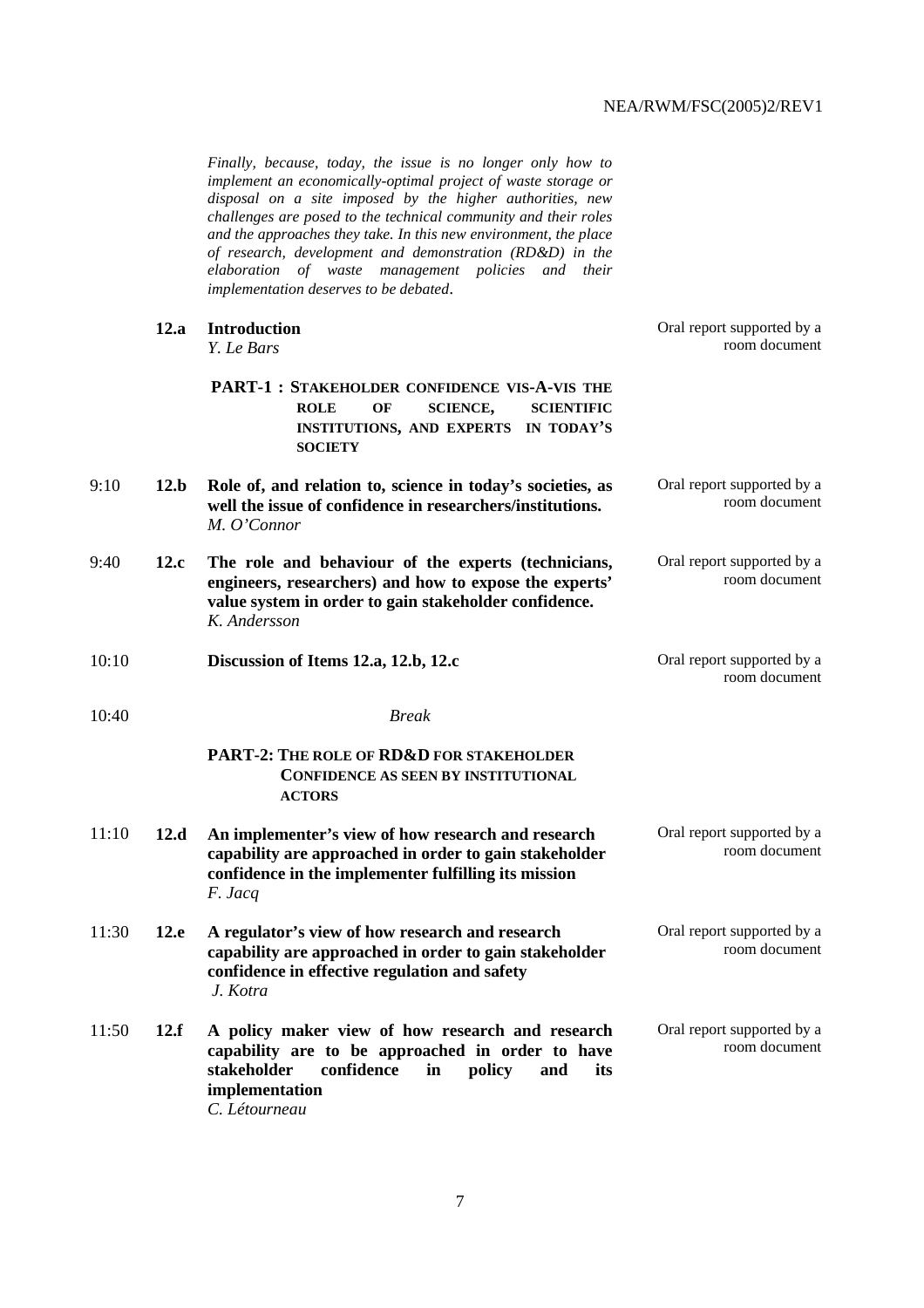| 12:10 |       | Lunch                                                                                                           |                                             |
|-------|-------|-----------------------------------------------------------------------------------------------------------------|---------------------------------------------|
| 14:10 | 12.g. | Discussion of Items 12.d, 12.e, 12.f                                                                            |                                             |
|       |       | PART-3:<br>THE ROLE OF RD&D FOR STAKEHOLDER<br><b>CONFIDENCE AS SEEN BY NON-</b><br><b>INSTITUTIONAL ACTORS</b> |                                             |
| 14:40 | 12.h  | The perspective of a local community<br>H. Åhagen (Sweden)                                                      | Oral report supported by a<br>room document |
| 15:00 | 12.i  | The perspective of a mayor<br>J. Castellnou (Spain)                                                             | Oral report supported by a<br>room document |
| 15:20 | 12. j | The perspective of an academic<br>G. De Marsily                                                                 | Oral report supported by a<br>room document |
| 15:40 |       | <b>Break</b>                                                                                                    |                                             |
| 16:10 |       | <b>PART-4 LESSONS TO BE LEARNT</b>                                                                              |                                             |
|       | 12.k  | Discussion of Part-3, plus overall discussion, including<br>suggestions for way forward<br>K. Shaver            |                                             |
| 17:00 | 12.1  | <b>Stocktaking</b><br>S. van den Hove                                                                           | Oral report                                 |
| 17:15 |       | <b>Adjourn or Country Reports</b>                                                                               |                                             |

# **10 June – Day 3**

# **PoW Implementation (cont'd)**

| 13.a | Documentation of FSC 2004 Workshop in Germany<br>NEA Secretariat                                     | NEA/RWM/FSC(2005)4/REV1 |
|------|------------------------------------------------------------------------------------------------------|-------------------------|
| 13.b | Proposal for next national workshop in Spain<br>Spanish colleague                                    | Information Document #1 |
|      | The target date is 29-20 Nov – 1 December 2005. We would<br>have the FSC business meeting on 28 Nov. |                         |

*Suggestions are elicited, especially on roundtable discussion topics.* 

9:00 **13. Workshops in a national context**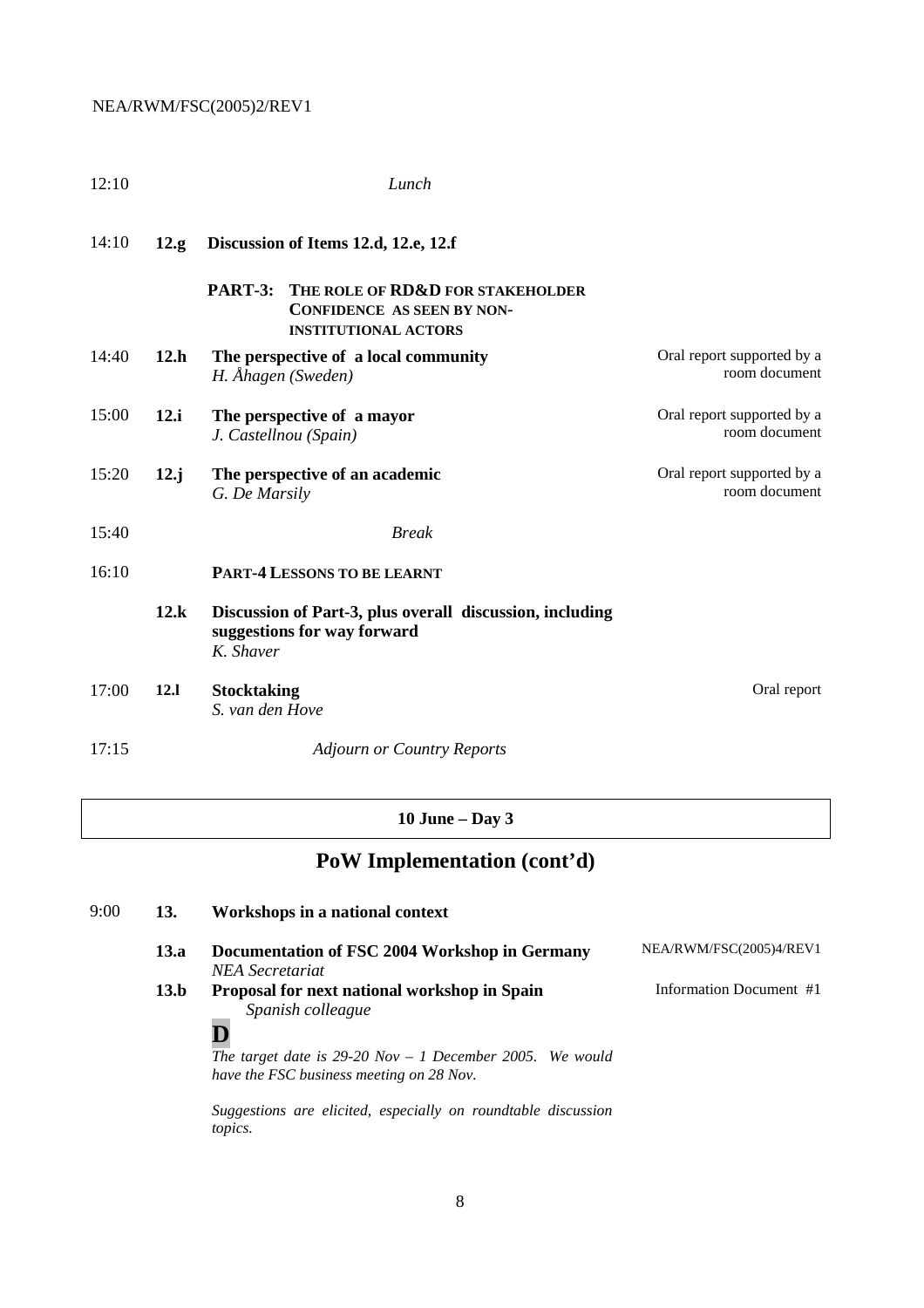| 9:20  | 14. | Work in the area of providing added value to WM<br>facilities<br>C. Pescatore, C. Mays<br>The Secretariat has done background work with a view to<br>better understanding the potentialities in this area and<br>discuss follow-on initiatives by the FSC.                                | Information Document #2 |
|-------|-----|-------------------------------------------------------------------------------------------------------------------------------------------------------------------------------------------------------------------------------------------------------------------------------------------|-------------------------|
| 9:40  | 15. | <b>Outreach and Dissemination of FSC information</b><br>C. Létourneau<br>The CG has remarked that this is an important area.<br>Suggestions are made for a more effective outreach of the FSC<br>work.                                                                                    | Information document #4 |
| 10:00 | 16. | the<br>session<br>of<br><b>Working</b><br>Party<br><b>Topical</b><br>on<br>Decommissioning and Dismantling on Stakeholder<br>aspects (Brussels, Nov. 2005) and FSC representation<br>D<br>A proposed programme for the topical session will be presented<br>and FSC involvement elicited. | Information Document #3 |
| 10:10 | 17. | Proposed dates of next full sessions of the FSC<br>D<br>Business meeting half a day in the week of the 2005<br>workshop<br>Regular meeting in Paris: 7 to 9 June 2006                                                                                                                     |                         |

# **NATIONAL UPDATES WITH EMPHASIS ON STAKEHOLDER ISSUES**

## 10:15 **18. Country updates Oral reports**

5 minutes *per country* may be taken to report on significant events or activities regarding stakeholder issues. Delegations are asked to e-mail their update report to the Secretariat one week ahead of the meeting. *FSC Stakeholder Issues Updates are all that is needed. (Full, country updates from RWMC are already available within the Secretariat and can be distributed)*

*Please send written text by 31 May (*Lydie.guyot@oecd.org*) or bring 40 copies to meeting.* 

*A break may be held at an appropriate time.* 

National Updates on Stakeholder Issues (Room Documents)